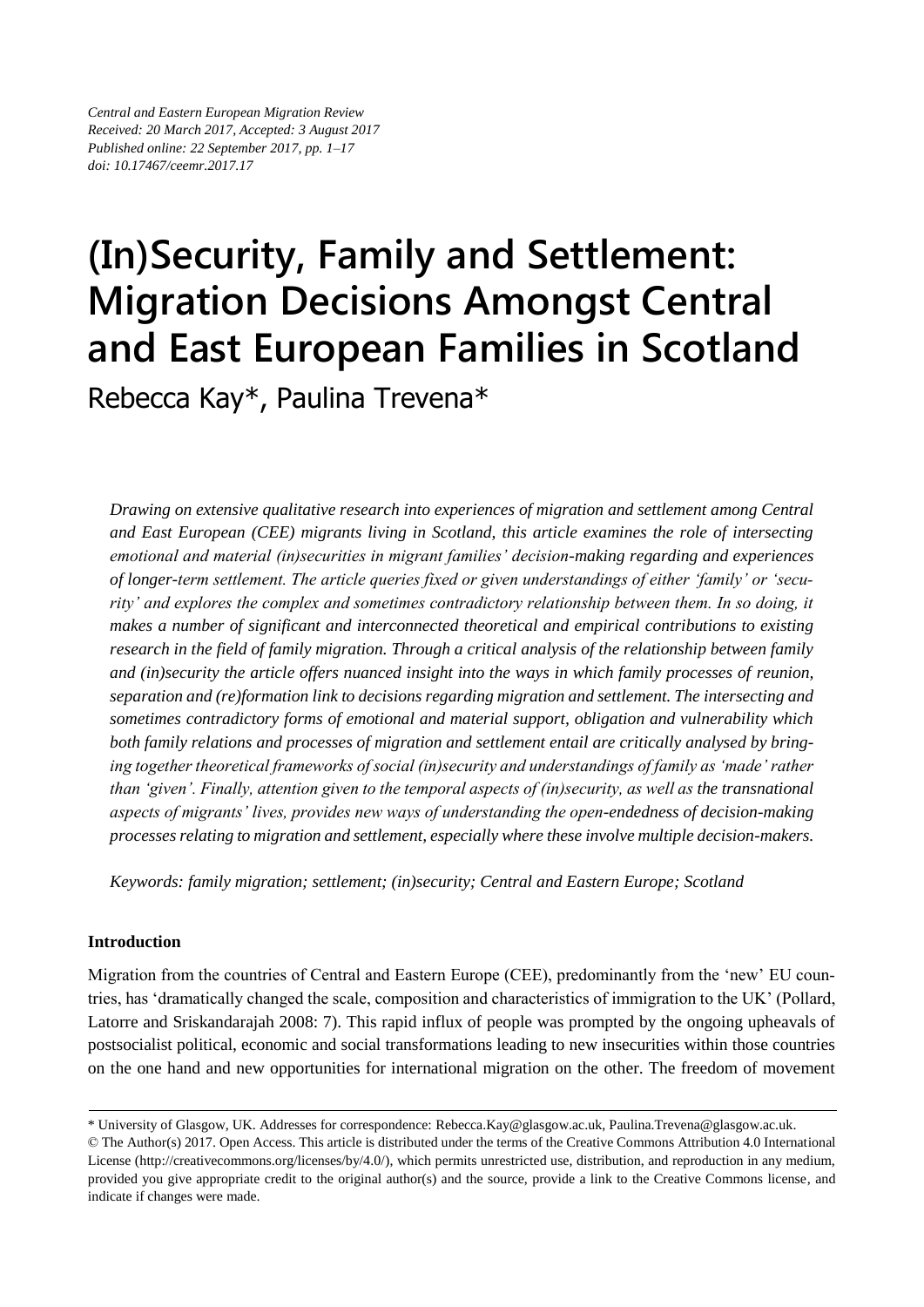acquired by citizens of a significant subset of CEE countries as a result of the European Union (EU) enlargements in 2004 and 2007 facilitated not only labour migration but also family migration.<sup>1</sup> Indeed, for the UK, the period between 2004 and the decision to leave the EU following the 'Brexit' referendum of 2016<sup>2</sup> might be described as something of a unique moment in terms of the opportunities and flexibilities it offered for family migration and the patterns of family separation, reunion and (re)formation these engendered.

By the time of the 2011 census, there were approximately 135 000 migrants from the A8/A2 countries living in Scotland – the largest single group (over 55 000) from Poland (Krausova and Vargas-Silva 2013). There has also been some migration from the non-EU countries of the CEE region, yet citizens of these countries are subject to immigration control (as opposed to having rights to free movement) which impacts significantly on their opportunities for economic and family migration as well as settlement.<sup>3</sup> The demographic composition and patterns of migration within the EU have changed quite markedly over the last decade. Initially migration from the new EU countries was dominated by young, single men (Home Office 2009) who often engaged in temporary or circular patterns of labour migration. However, subsequently larger numbers of women as well as a broader age range of migrants started arriving. This trend was linked first, to a sharp increase in the number of CEE children in British schools and then to growing numbers of children born to CEE parents in the UK (ONS 2014), reflecting trends towards family reunion/formation and processes of settlement (cf. McGhee, Heath and Trevena 2012, 2013; Ryan 2011; Ryan and Sales 2011; Ryan, Sales, Tilki and Siara 2009; Tromans, Natamba and Jeffries 2009; White 2011; White and Ryan 2008).

These newer trends are particularly significant in Scotland where both national government and local authorities – especially those in the more peripheral and rural regions – have stated a wish to encourage the longer-term settlement of migrants as a positive response to Scotland's economic and demographic needs (Scottish Parliament 2015, 2016). This political will, in combination with a generally lower density of population, has created some attractive conditions for migrant families. Previous studies have shown, for example, that the greater availability of social housing in Scotland can be important in facilitating family reunion and settlement (Trevena, McGhee and Heath 2013). Rural contexts have also been found to be attractive to some, particularly families with younger children, due to their perceived friendliness and peacefulness (Flynn and Kay 2017: 64). However, limited employment opportunities, difficulties in accessing services and language-learning opportunities, especially from more remote locations, as well as barriers to integration in what can be more 'closed' communities, can also cause problems for families settling in rural areas (SSAMIS 2016).

Drawing on extensive qualitative research amongst CEE migrants living in both urban and rural areas of Scotland, this article examines the role of intersecting emotional and material (in)securities in migrant families' decision-making regarding and experiences of longer-term settlement. In so doing, it makes a number of significant and interconnected theoretical and empirical contributions to existing research in the field of family migration. Firstly, a critical analysis of the relationship between family and (in)security helps to provide a more nuanced understanding of the complex and sometimes contradictory ways in which family processes of reunion, separation and (re)formation link to decisions regarding migration and settlement. Secondly, the theoretical lens of social (in)security, in combination with an understanding of families as 'made' rather than 'given', enables us better to unpick the intersecting emotional and material forms of support, obligation and vulnerability which both family relations and processes of migration and settlement entail. Finally, attention to the temporal aspects of (in)security, as well as the transnational aspects of migrants' lives, provides new insight into the open-endedness of decision-making processes relating to migration and settlement, especially where these involve multiple decision-makers. By drawing on a study which has involved migrants from CEE countries both within the EU and beyond, we are also able to explore some of the ways in which immigration status and (restrictions on) free movement impact on families and their opportunities for longer-term settle-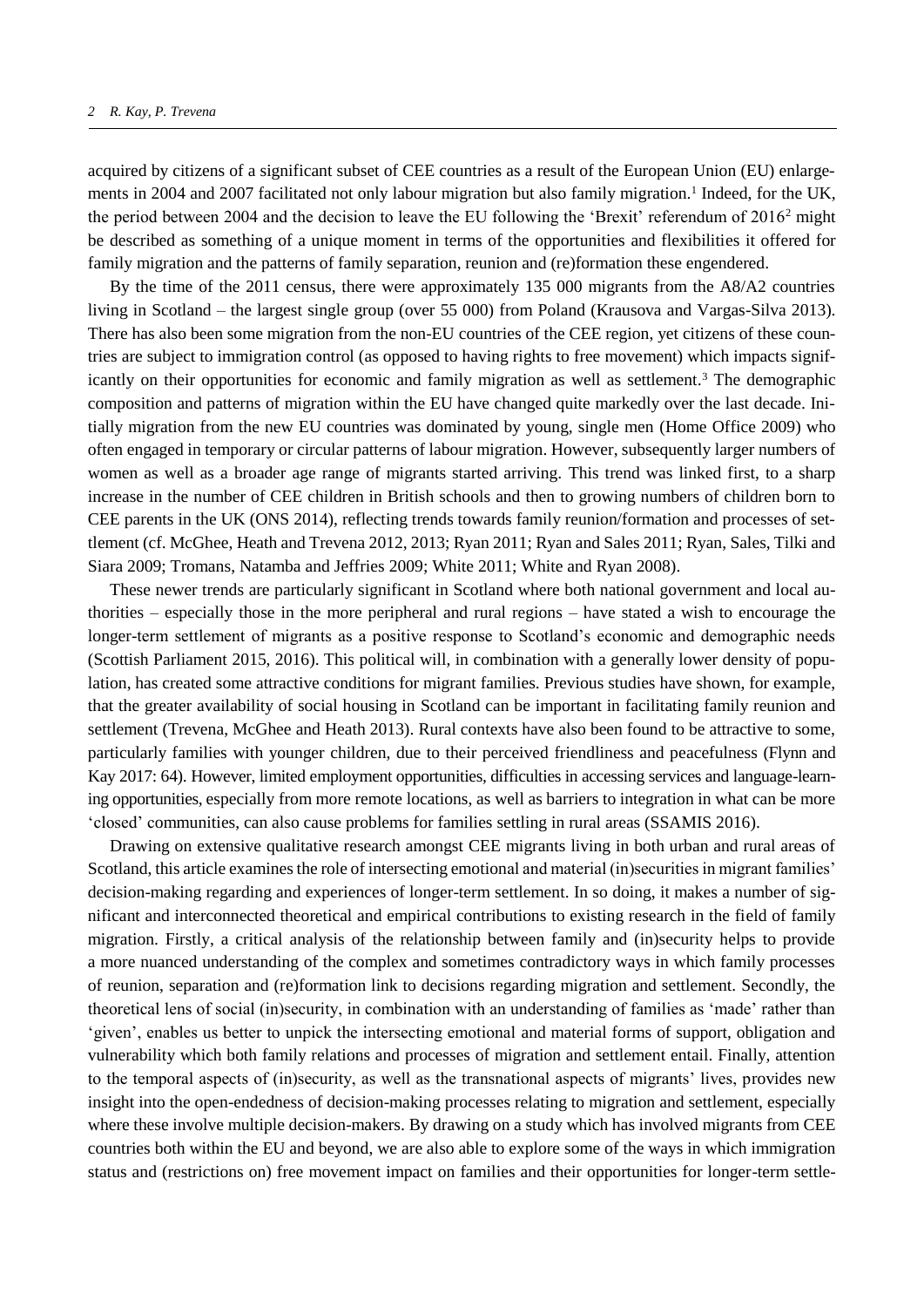ment. This may be helpful in considering some of the possible ramifications of currently ongoing Brexit negotiations and their outcomes for migrant families which have, until now, benefitted from relatively generous social entitlements and freedom of movement as EU citizens. Whilst not the main focus of the paper, this is a point to which we return in our conclusions.

In the following section we explore the theoretical frameworks introduced above in more detail. We begin by explaining the anthropological theorisations of social security, which are central to our wider study. We link this to contemporary debates interrogating the meanings of 'family' and discuss approaches which focus on relationships that are 'made' rather than 'given'. This combined approach allows us to explore family (in)securities as these relate to decisions surrounding and experiences of migration and settlement, and helps to avoid assumptions that family relationships are necessarily positive, supportive or stable. The methodology section provides information about the wider study from which the findings are drawn and explains the methods of data collection and analysis employed. The three empirical sections are structured to reflect the article's three major contributions, as outlined above. In the first of these sections we explore some of the complex configurations of family which influenced and/or were produced by migration and settlement and the (in)securities that these configurations entailed. In the second section we focus on the multiple and intersecting material and emotional aspects of (in)security relating to different family members' needs, aspirations and experiences. In the final section we emphasise the importance of a longer temporal perspective, showing how past (in)securities as well as future aspirations impact on decision-making in the present, and how periods of family 'settlement' may nonetheless coincide with and/or lead to new separations and mobilities.

### **Family, (in)security and migration: theories and practice**

This article and the wider study on which it is based seek explicitly to bring together emotional and material aspects of migrants' lived experiences and the ways in which these influence decisions concerning migration and longer-term settlement. It does so by taking theorisations of 'social security' as a central conceptual framework through which to explore intersecting emotional and material (in)securities. This framework, originally developed through the empirical and theoretical work of Franz and Keebet von Benda-Beckmann (1994), moves beyond limited conceptualisations of social security as equivalent to formal welfare provision, focusing on the diverse and complex ways in which people produce securities (social, economic, personal and cultural) and mitigate risk through a combination of public and private resources, formal and informal networks, and state and non-state structures. Importantly, it encompasses both material and emotional aspects of security and allows us to consider these not as separate and independent spheres but as closely interconnected. These connections may be mutually productive where material securities bring with them a reduction in anxieties, or where positive social relations provide a basis for access to material needs. They may also be in tension or conflict, for example, where a search for greater material security comes at the cost of separations from loved ones (cf. Sime, forthcoming). Hence, this conceptual framework dovetails usefully with a consideration of the complex and intersecting emotional and material connections and obligations of family relations, as discussed in more detail below.

'Social security' as a concept has been further developed by researchers interested in negotiations of social, economic and political transformation in post-socialist countries. Here attention has been paid to the complex strategies which people have developed, drawing on both historically informed expectations and practices, as well as contemporary realities, in their interactions with state structures and their use of informal networks and personal resources to manage uncertainty and create securities for themselves and their families (Schwarz 2012; Thelen and Read 2007). When considering migration from the post-socialist region to Western Europe, this further development of the concept is helpful in thinking about the ways in which migrants bring together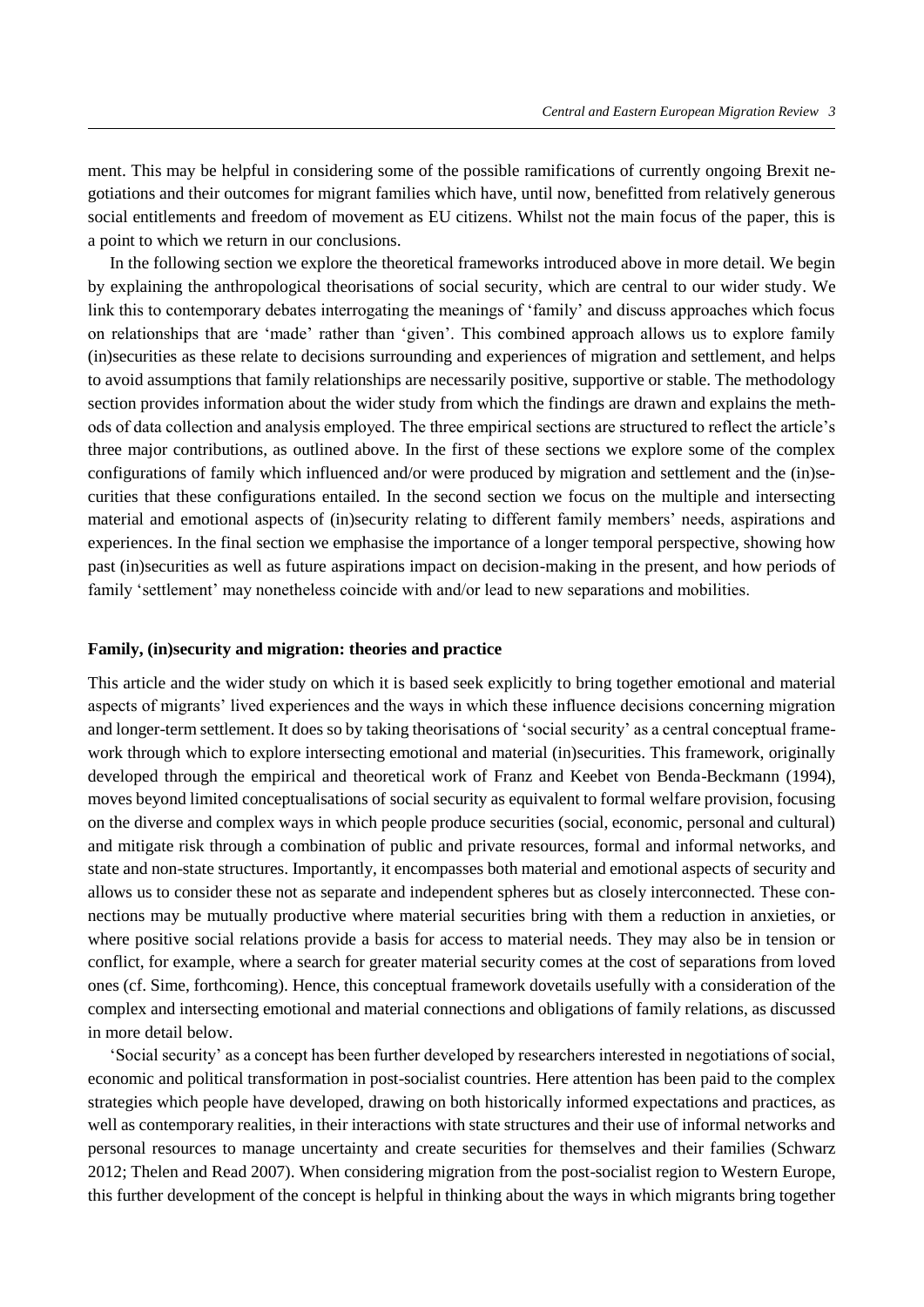experiences and expectations from 'there' and 'here', 'then' and 'now'. Moreover, the attention drawn here, and in the original conceptualisation of social security, to temporal dimensions and the interconnectedness of past, present and future in people's understandings and negotiations of what it means to be 'secure' (Kay 2012; Thelen and Read 2007; von Benda-Beckmann and von Benda-Beckmann 1994), is useful in considering migration, longer-term settlement and, indeed, configurations of 'family' as open-ended, dynamic processes evolving over time. Taking this focus on the complexity of the concept further, we consciously use the term (in)security to illustrate that neither security nor insecurity are absolute and that their relationship is not one of binary opposites but rather of intersecting and dynamic elements.

The idea of 'family' has been increasingly challenged from scholarly as well as social, political and legal perspectives over a number of decades. On the one hand, families are becoming less uniform and a wider variety of relationships, as well as the propensity for these to change and reconfigure over time, are commonly recognised as part of the 'modern family'. On the other hand, theorisations of 'family', from within sociology and anthropology in particular, have strongly contested the notion of family as grounded in fixed, biologically or legally defined relationships, emphasising instead the importance of a range of practices, obligations and emotional connections involved in 'doing' or 'making' family (Morgan 1996). Existing studies have explored the ways in which everyday practices of sharing food, providing and receiving care, co-habiting, socialising and managing personal interactions constitute and 'display' particular relationships as family (Carsten 2004; Finch 2007). Such practices require both practical and emotional effort and are often expected to yield practical as well as emotional benefits. However, idealised notions of families as places of comfort, safety and support have also been critiqued, as family obligations and responsibilities, as well as uneven power relations within families, can bring burdens, conflicts and anxieties (Finch and Mason 1993).

In migration research, concerns about what family is and how it is practiced and recognised are reflected in studies of both family-related migration and transnational families. The former have explored the ways in which family membership and family formations – for example, cross-border marriages (Constable 2004) – intersect with migration choices and opportunities, both through formal definitions governing receiving states' migration policies and in relation to more-complex social and interpersonal networks and relationships (Kofman 2004). Studies of transnational families have interrogated the impacts and implications of 'doing family at a distance' (Heath, McGhee and Trevena 2011: 7), for example, through examining the ways in which families which include both movers and stayers negotiate the emotional and practical aspects of caring responsibilities (McGhee *et al.* 2013; Parreñas 2005). In both cases, this research has been linked to a wider emotional turn in migration studies, critiquing 'the emphasis on labour migration and the separation of the economic (…) from the social' (Kofman 2004: 262) and calling for greater emphasis on personal relationships, intimacy, loneliness and separation as integral aspects of, and important factors in, decision-making and choices relating to migration (Heath *et al.* 2011; Mai and King 2009).

Such scholarly debate which questions and critiques the notion of 'family' as a conceptual category notwithstanding, family continues to play a highly significant role as an empirical category, both because people continue to attribute great importance to 'family relationships' and because it is enshrined in legal codes, including in migration law. For the purposes of this article, in the empirical sections which follow we have been led by our participants' own definitions of family: the relationships and connections which they discussed as family or to which they referred in response to our questions about the forms of support and relational ties most commonly associated with family and the ways in which they explained these as linked to their decisions regarding and experiences of migration and longer-term settlement.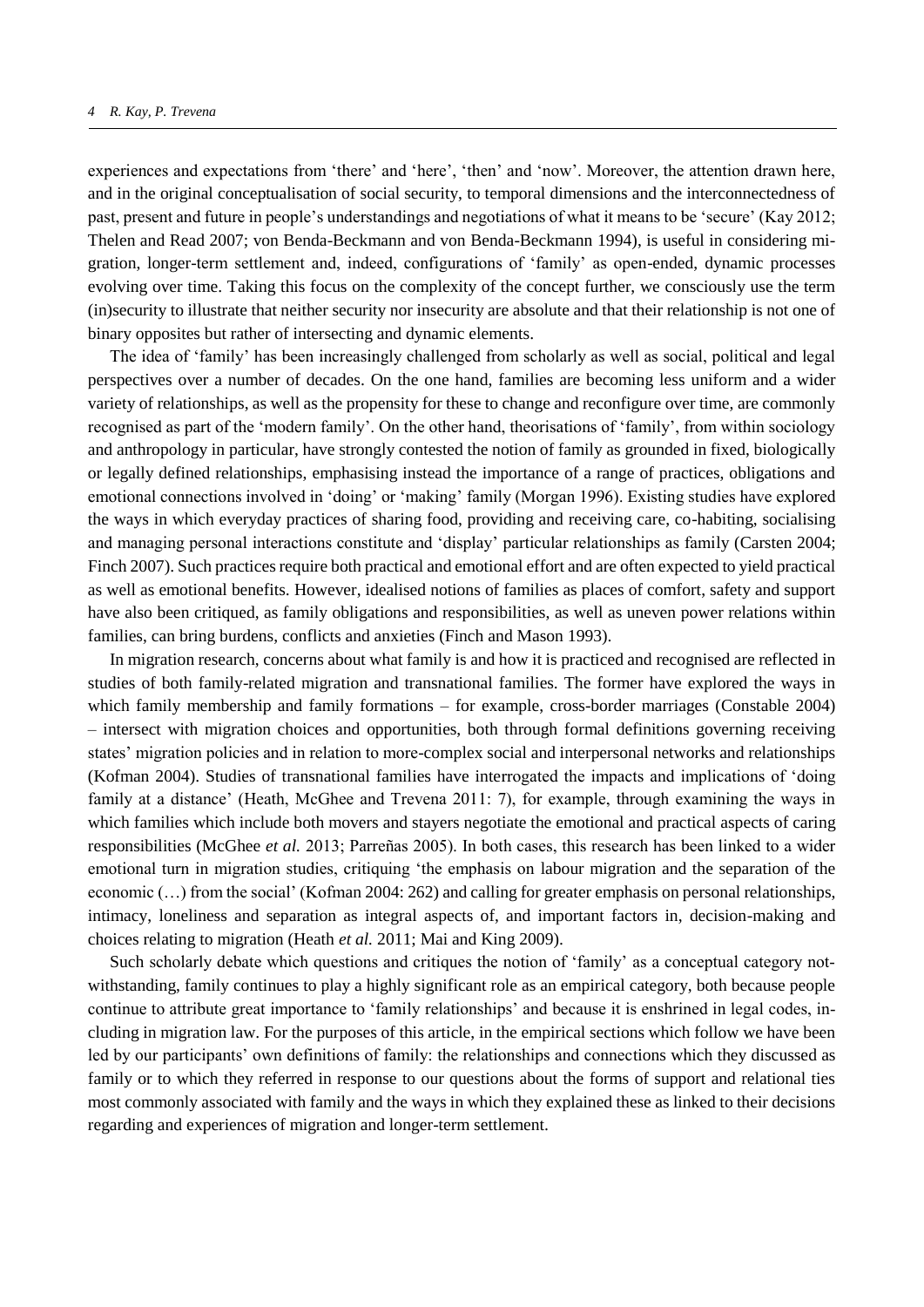#### **Fieldwork, methodology and the wider study**

The data on which this article is based was gathered as part of an Economic and Social Research Councilfunded study *Experiences of Social Security and Prospects for Long-Term Settlement in Scotland amongst Migrants from Central Eastern Europe and the Former Soviet Union* (SSAMIS). Fieldwork undertaken between June 2014 and December 2015 involved the collection of 207 in-depth interviews with CEE migrants in four locations: the cities of Glasgow and Aberdeen and the rural regions of Aberdeenshire and Angus in North-East Scotland. Our participants had been resident in Scotland for more than one and less than ten years. In addition, observations were carried out at migrants' places of work, language classes and sites where migrants go to access services. Sixty expert interviews were conducted with a range of stakeholders – representatives of local councils, service providers, migrant associations, English for Speakers of Other Languages (ESOL) practitioners and employers.

Migrant participants were accessed mainly through their places of work, through ESOL classes, at sites of service provision and through snowballing techniques. Whilst participants were recruited first and foremost as individuals, the snowballing process sometimes led the researchers to other family members; several participants invited their partners, siblings or adult children to take part in the conversation. These small-group interviews and clusters of individual interviews involving multiple family members were often particularly rich in revealing the emotional and practical dynamics of the relationship between family, (in)security and migration/settlement.

Reflecting to some extent the dominant migratory flows from particular CEE countries to Scotland, the majority of our participants were from Poland (N=83), Latvia (N=42) and Lithuania (N=28) as well as from other EU countries (Bulgaria, Czech Republic, Estonia, Hungary, Romania, Slovakia; N=42) and from non-EU countries of the former Soviet Union (Azerbaijan, Kazakhstan, Kyrgyzstan, Russia, Ukraine; N=12). Participants included 129 women and 78 men and were aged between 19 and 70, although the majority were aged  $25-49$  (N=157). Most interviews were carried out in the migrants' native language, Polish, Russian<sup>4</sup> or Lithuanian or, where that was not possible, in English.<sup>5</sup> All interviews were fully transcribed (and translated into English), then analysed using NVivo 10 software.

#### **Complex configurations of family, migration and (in)security**

'Family migration' encompasses a wide variety of family configurations, migrations and institutional contexts. This is especially true for the EU context, which provides a unique setting for family migration in terms of flexibility of movement (Bailey and Boyle 2004). In EU law, the concept of family is fairly broad and goes beyond the nuclear family. It includes the rights of adult dependent children and ascendant relatives, thus recognising the existence of wider kinship relations. The legal framework of the EU allows families to move freely within the Union and to constitute and re-constitute their families largely as they wish. This right is widely used and, in addition to processes of family migration involving spouses and children, other more-extended and complex patterns are emerging. In this section we explore some of the (in)securities linked to the different family configurations which emerged through our research and the ways in which these influenced and/or were produced by decisions regarding migration and settlement.

Although financial insecurities (connected with low wage levels, loss of job, debt, etc.) remain the main triggers behind migration from the CEE region, recent studies have noted the growing role of family considerations in the decision-making process (Moskal 2010; Ryan 2011; Ryan and Sales 2011; Ryan *et al.* 2009). The most common pattern is staged migration, where a 'pioneer' moves first and is subsequently joined by their partner, children and other family members (cf. Moskal 2010; Ryan *et al.* 2009). One of the reasons for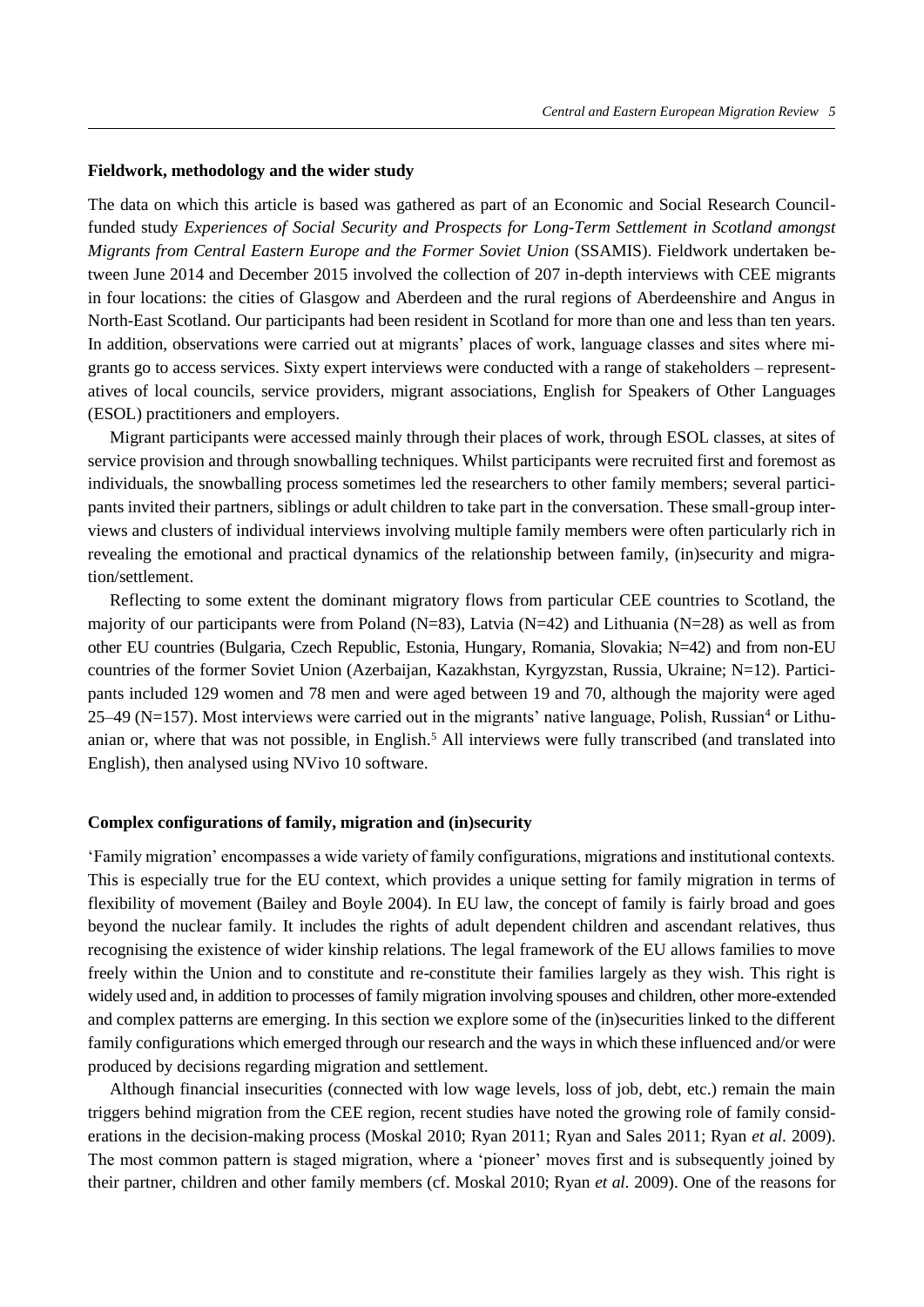such 'pioneer' migration is to mitigate the risks and uncertainties connected with migration and develop a more secure position – e.g. finding employment and accommodation before moving other family members. Frequently, these 'pioneers' arrive with the intention of a temporary stay; when it becomes extended, previously unplanned relocations of other family members often take place.

## *Re-uniting family as a source of security*

Although the male pioneer, who is subsequently followed by his wife and children, remains the most typical pattern (cf. Drinkwater, Eade and Garapich 2006; Home Office 2009), our study included both a significant number of women pioneers and a variety of intergenerational configurations, with older children, for example, acting as pioneers who were followed by parents, younger siblings and others. In Kornelia's case, the first family member to leave their small-town home in Poland and move to Glasgow was her eldest daughter, Dorota. Following a difficult period of separation, Kornelia followed, despite agonising over the new separation from her husband and other children that this entailed. Once established in a job and having built a reputation as a 'model worker' in her factory, she was able to create the greater material security required to bring over first her son and then her husband and younger daughter.

*When I was leaving, no one believed I would go, and my husband says – 'You are a hero'. (…) I didn't know what would await me, and being separated from my family. It's easy to say. You have to experience it to understand it. (…) Even though I had support in Dorota (…) she understood many things when she came over here to Scotland and she was alone. She wrote me this letter that I was crying over for a week. One of the things she wrote was that she knows how difficult things are for us and what pains her most is that she is helpless, that she can't help us but she swears this will change* (Kornelia, 57, married, 3 children, Poland).<sup>6</sup>

Ewa, also from Poland, moved to a small town in rural Scotland with her husband and three school-age children, motivated primarily by the wish to join her parents and siblings, who had left Poland a few years earlier. Whilst Ewa's nuclear family moved in a single migration, they were part of a – not uncommon – process of wider family reunion in the UK:

*As far as [coming to] Scotland is concerned, my whole family lives here. They all came one after the other. I was the last to join. All my siblings... My parents... (…) We were on our own there [in Poland] so we wanted to come here... (…) Why shouldn't you take advantage of the opportunity to be together?* (Ewa, 37, married, 3 children, Poland).

As both examples show, patterns of family migration and reunion are complex, often staged over time and involving both nuclear and extended family members. They are also often incomplete and open-ended processes, as discussed in more detail in our final section. Unlike Ewa, most of our participants did not have what they would describe as their 'whole family' living in Scotland: Kornelia's elderly parents remained in Poland and were a source of worry, whilst others who experienced a period of family unification in Scotland found this disrupted again as adult children, siblings or partners made different choices about the length and permanence of settlement.

Nonetheless, as illustrated in both cases above, many of our participants attributed great significance to having close family members nearby. For both Ewa and Kornelia, strong emotional bonds were key to expe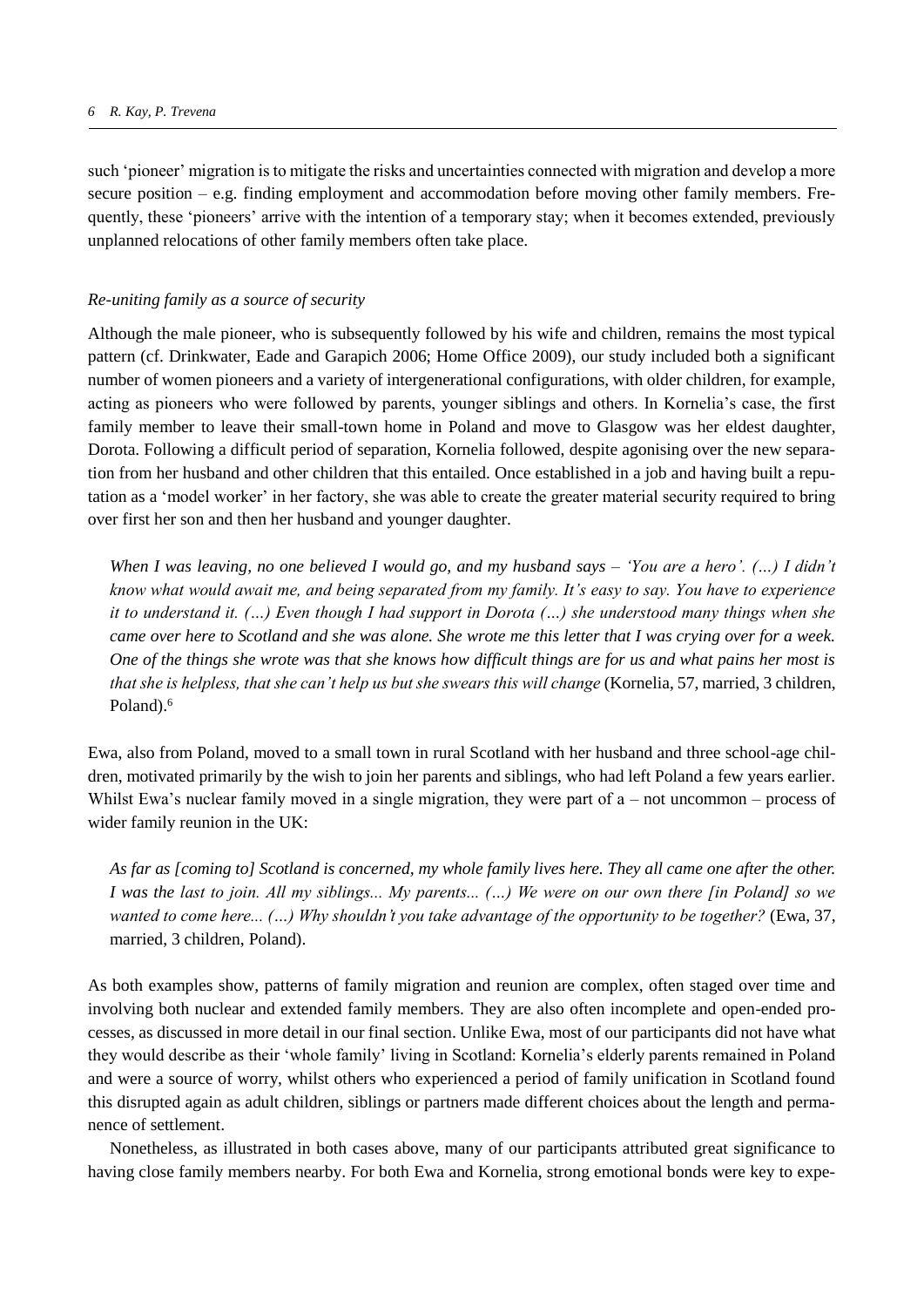riences and expectations of family relationships and part of 'making family'. They viewed these as best nurtured and most rewarding where there is close physical proximity. Indeed, as Kornelia makes clear, distance can create deep and painful emotional insecurities. The 'helplessness' which Dorota experienced when separated from her family and the 'opportunities' which Ewa was able to take advantage of thanks to her parents' and siblings' earlier migration also point to the practical support and assistance which were assumed to be part of 'proper' family practices (Morgan 1996).

As noted in the wider literature on family (Finch and Mason 1993), however, there is no universal or automatic link between family and either emotional or material security. Indeed our research has shown that family insecurity can also play an important role in decisions regarding migration and settlement; the breakdown of relationships and changing configurations of family could both motivate decisions to migrate and shape choices regarding longer-term settlement.

## *Family (in)securities, separations and reconfigurations*

As our fieldwork progressed, we were struck by the number of single mothers who explained their move to Scotland as part of a search for a 'better life'. For women like Elizabete, the experience of single parenthood and the obligation to provide materially for their children that this placed upon them was compounded by wider post-socialist insecurities, including precarious employment and labour-market discrimination, fluctuating prices and uncertain access to welfare services and state support, as well as financial barriers to accessing (higher) education. When Elizabete moved from Latvia with her young daughter to join her mother in a small town in rural Scotland, the 'better life' she sought certainly entailed not only greater financial security but also better educational opportunities for her daughter:

*Because I'm single mum I'm looking for ways to support my daughter and make sure she has best educational opportunities as possible. (…) Because here I can just work and support myself and my daughter, I don't have so much worries about her education in the future, so it's like (…) for my daughter's future, really* (Elizabete, 39, divorced, 1 child, Latvia).

Elizabete's migration also involved reunion with her mother, with whom she shared a council house and who provided both financial/practical and emotional support in caring for her daughter. This was not an uncommon experience. Iza's story further exemplifies the complex and changing family configurations and redistribution of family practices relating to childcare, material support and practical assistance which staged and dynamic processes of migration and settlement can entail:

*I was here first. The first year I was here, my daughter was with my sister in Poland. Because when I was starting out here, you know, I was living with some friends so I couldn't bring over my sister with my one child and her two children. So by the time I'd applied for a council flat, by the time I'd received a permanent job, a contract and so on, these things took time. It took time for me to gather enough money to bring them over. (…) This was a rather difficult time* (Iza, 31, single, 1 child, Poland).

Iza went on to explain that, while half of the family were in Scotland (herself, her two sisters and their children), the other half had remained in Poland (her father her two brothers and their families). Nevertheless, this family configuration was fluid, allowing the family as a whole to resolve a variety of (in)securities and provide different family members with the emotional, material and practical support they required. While Iza and her sisters were settled in Scotland and her father and brothers were settled in Poland at the time of interview,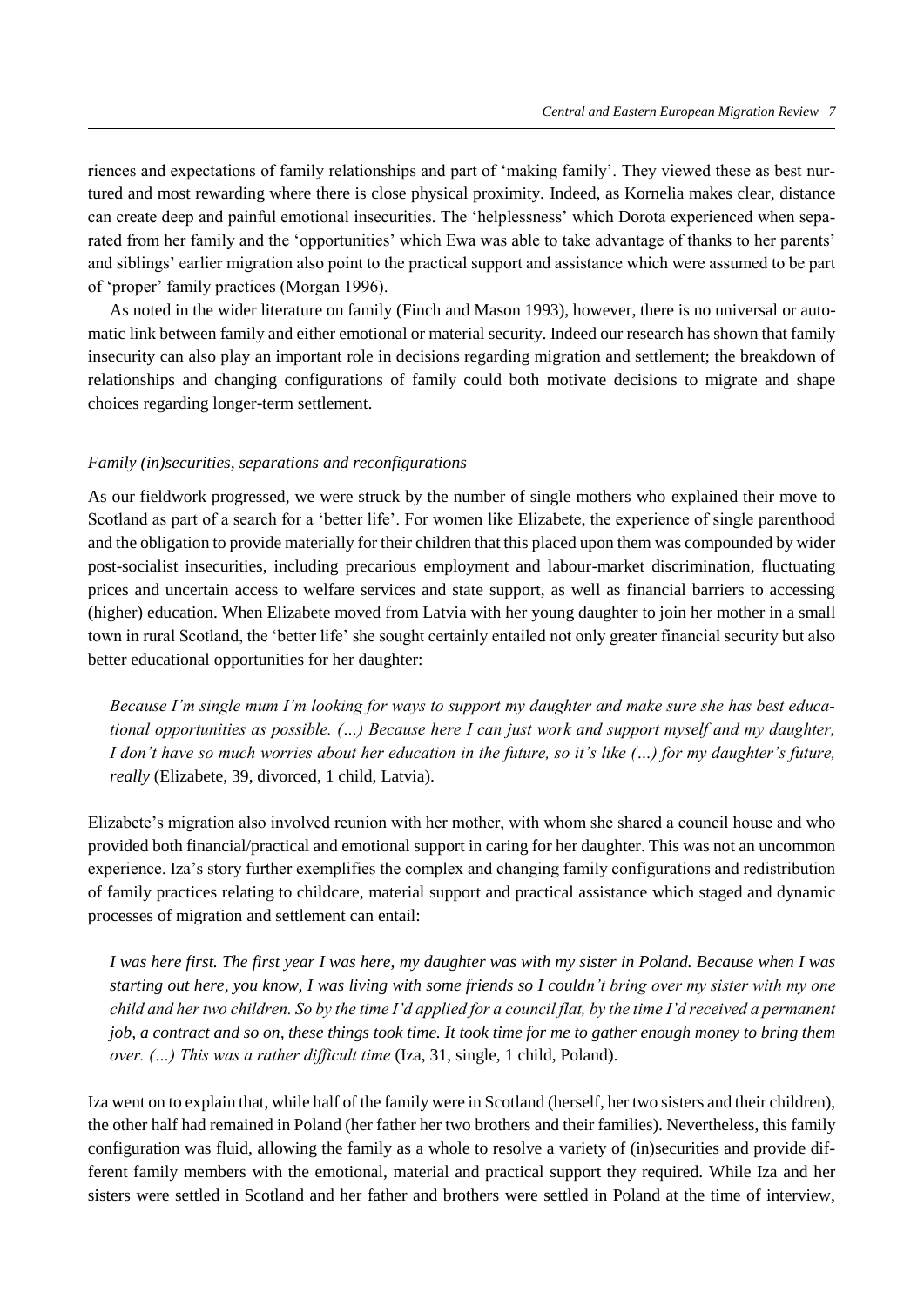various family members changed country of residence periodically, depending on their own and the wider family's needs. It was Iza's need for childcare that had first spurred the migration of her sisters and, later of her younger brother (who eventually returned to Poland). Iza's father, while living permanently in Poland, visited Scotland for extended periods of time, especially in the winter when he was without work in Poland and took on seasonal packing and fish factory work which was readily available in this rural area of Scotland.

Unexpected separations and reconfigurations can, of course, also occur in the country of migration, either after a family has relocated together or following an initial period of reunion. In such cases, new and unexpected insecurities may arise which are often linked to decisions regarding continued stays or return to the country of origin for some or all family members. Mariusz, for example, originally moved to Scotland from Poland as a 'pioneer' and subsequently brought his wife and child over. The couple's second child was born in Scotland. However, after several years the marriage broke down and the couple, now legally separated, continued to live in the same mid-sized town, sharing childcare on the basis of an informal agreement. Whilst Mariusz was unsure about whether he wanted to stay in Scotland long term, any prospect of a return to Poland was complicated by his family situation. His ex-wife had formed a new relationship in Scotland and had no intention of returning to Poland. His eldest daughter, who had been born in Poland, longed to return, in particular to be closer to her grandmother and favourite cousin. However, she had been living in Scotland since she was four years old and Mariusz was unsure about her ability to reintegrate into the Polish education system (cf. Ryan and Sales 2011; Trevena 2014). Mariusz' own plans and intentions seemed to be constantly changing or on hold and, in practical terms, he could not envisage a return in the near future. He was very committed to maintaining close emotional ties with his children and to having an active involvement in their upbringing and his way of 'doing family', in this case fatherhood, was a key motivating factor for him to stay in Scotland, for the time being at least.

Unlike Elisabete and Iza, Mariusz and his ex-wife had no other relatives living in Scotland and he felt that this breaking up of the wider family made their situation all the harder to negotiate:

*It is really all about the children now, to pull ourselves together and try to give them a proper upbringing. Well, I am telling you, my older daughter is simply (...) she was told it was me who dragged them all here and she holds a grudge against me, that I dragged them away from the family, from her gran and so on. So, you know, that's the first issue. The second one is we don't have anyone from family here, we've broken up (...) the ties it seems...* (Mariusz, 37, separated, 2 children, Poland).

Nonetheless, for these three families of EU citizens, the relative flexibility and freedom of movement to which they were entitled allowed a considerable degree of fluidity and interchangeability of family practices and relationships, as well as multiple possibilities in terms of family configurations. The same flexibility is not available to non-EU migrants and this can compound sometimes extreme experiences of insecurity, for example in cases of family breakdown. Valerija, a Russian citizen, initially moved to England as part of the seasonal agricultural workers programme. During this time she met a Latvian man and they married. As the spouse of an EU citizen she gained the right to reside in the UK and the couple made Scotland their home. However, following the birth of their child, the relationship broke down. Valerija filed for divorce due to her husband's substance abuse and violent behaviour, but was faced with the prospect of deportation when the Home Office queried her continued right to reside. With support from her employer and good legal advice she was able to formalise her status; however, the experience was extremely distressing and added a layer of insecurity not faced by our EU participants. Moreover, unlike Elizabete or Iza, Valerija's migration status afforded her far more limited options in terms of reconfiguring her family to receive support from other relatives. Her parents and sister lived in Russia. Not only was it impossible for her to bring them over to live in Scotland but even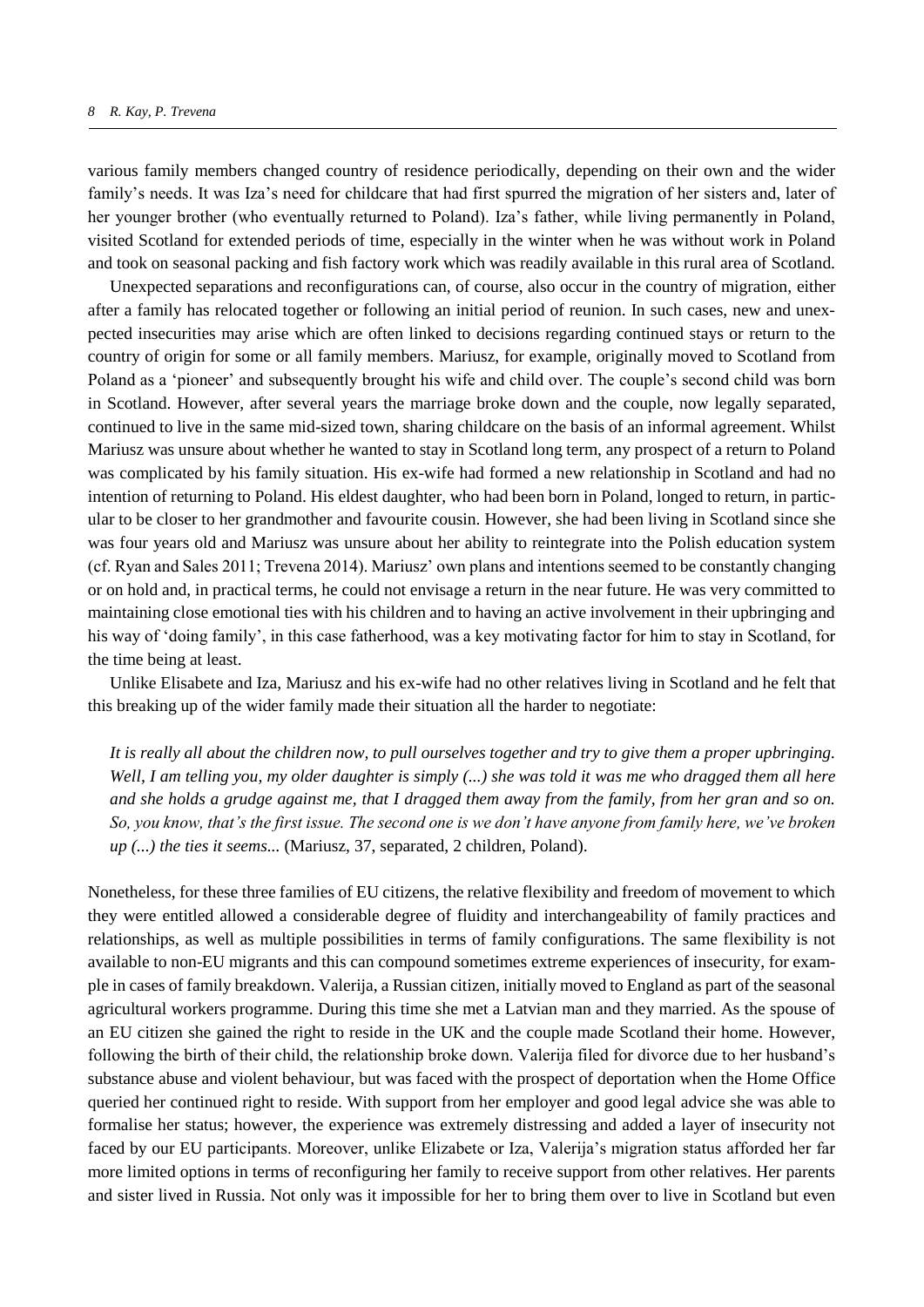shorter family visits, in either direction, were complicated by the time-consuming and costly process of applying for visas and the subsequent long and anxious wait to see whether these would be granted. In these circumstances, family configurations are to a greater extent, shaped by immigration policies, rather than their desires, needs and choices. Families are less able to respond flexibly to changing needs which may be caused not only by the breakdown of relationships but also by new family formations, marriages and births taking place in the country of migration.

## *New family formations and the role of children in determining longer-term stays*

For a significant number of our participants, new family formations had arisen as a direct result of migration. These new formations involved finding a partner and sometimes, by extension, new wider family relations, but also, and perhaps most significantly, the birth of children in Scotland. Such new family formations were frequently described as a significant factor behind longer-term settlement in Scotland. Gatis became part of an extended family of Latvian migrants when he met Madara and her older sister, Dita, in England. The three travelled to Scotland together and Madara and Gatis became a couple. At the time of interview, their child had recently started primary school, whilst the family's increasing sense of security had led Madara's older son also to move to Scotland as well as Dita's two adult daughters and grandchildren. As the three of them explained, the extended family was now well embedded in the village where they lived, the children were settled at school and Dita's daughter was engaged to a local Scottish man. Although they remained concerned about their elderly parents still in Latvia, there was little prospect of a return:

*Of course, we can go back and find a job, but I don't see any prospects for my grandchildren in Latvia. What will they do there? Here they go to a good school and I don't have to pay a lot of money because they go to a state school. They go on school trips, and they're treated well. The teachers are good and treat them very well.* (Dita, 45, single, 2 children, Latvia).

For Dita, Gatis and Madara, like Elizabete cited earlier, the vision of a 'better future' for their children (and grandchildren) was the primary motivation behind their long-term or permanent stay, but this was also rooted in a more generalised sense of material and emotional security and broader family connections within this rural Scottish context. As Madara (38, in a relationship, 2 children, Latvia) explained, *It's quiet here and better for the child and I don't need to worry about him going outside and something happening. (…) Anything but Aberdeen – it's noisy*. For others, like Mariusz, the different and sometimes contradictory practical needs and emotional desires of both parents and children could make decisions about longer-term stays complicated. Nonetheless, as children who had been born (or raised from a young age) in Scotland settled into local schools and developed friendship networks and proficiency in English, ideas about return to the country of origin faded for many families and longer-term settlement appeared something of a *fait accompli* (cf. Trevena 2014). In the following section we explore in more detail the complex and sometimes competing intersections of emotional and material (in)securities linked to decisions regarding longer-term settlement in Scotland.

## **Intersecting emotional and material (in)securities**

As noted earlier in this article, family practices and obligations entail both material and emotional effort (Morgan 1996). For many of our participants it was precisely this combination of material and emotional support which provided a strong sense of connectedness and was viewed as key to 'proper' ways of doing family. At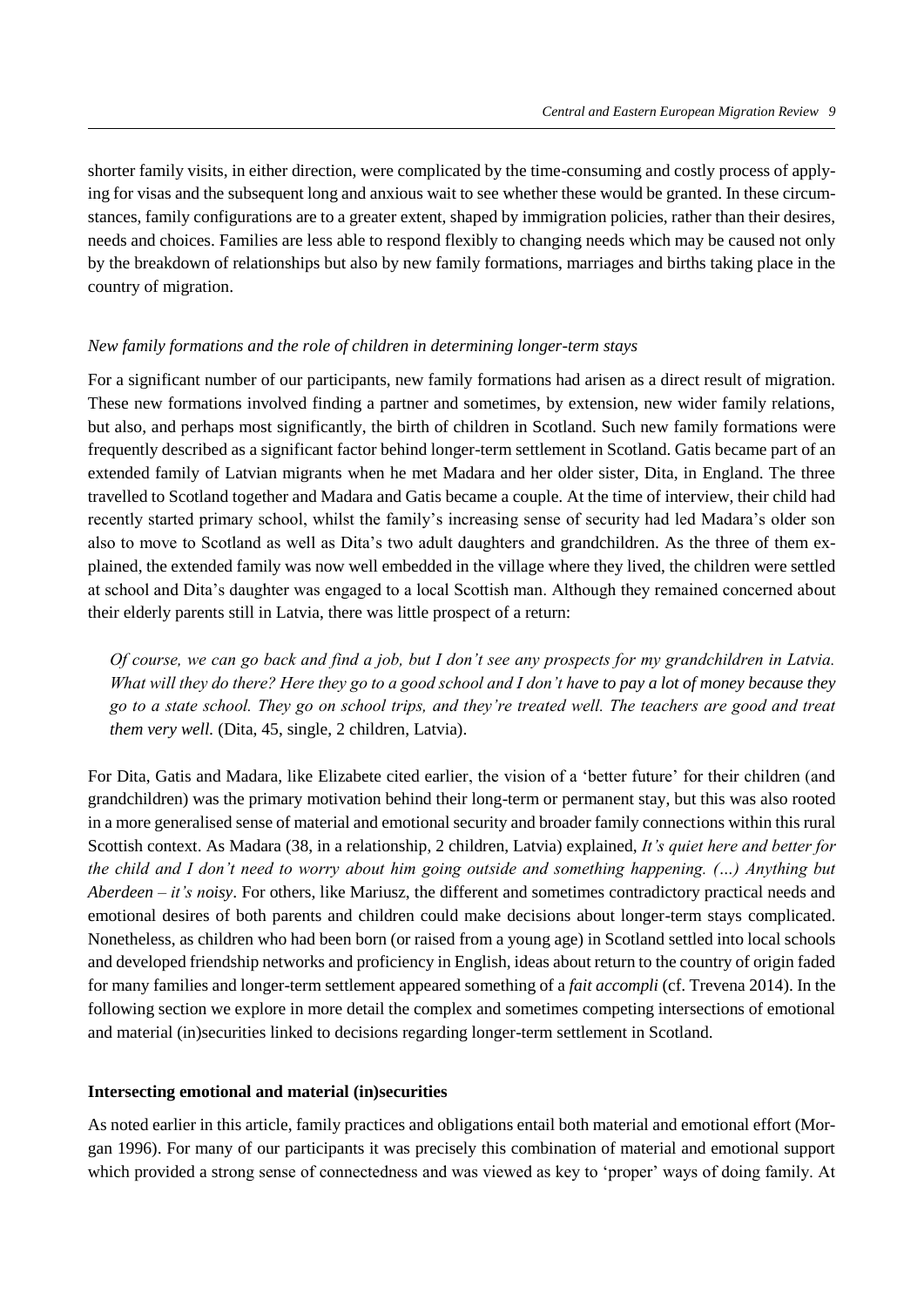the same time, questions of material and emotional (in)security also underpinned decisions relating to migration and settlement insofar as these were intended to secure a 'better life' for both individual migrants and their wider families (cf. also Flynn and Kay 2017; Sime, forthcoming; Stella, Flynn and Gawlewicz 2017). For Andrei, from Bulgaria, the arrival of family members, including his wife, daughter, elderly mother and disabled brother, was part of an extended process of family reunification, interwoven with and interdependent on a parallel process of growing material and emotional security. After several years of seasonal farm work, Andrei had been offered a permanent full-time contract in a food-processing factory and the material security this offered allowed him to begin reuniting his extended family. At the time of our interview, his wife had already moved to join him and they were planning to bring their young daughter over very soon, to be followed by Andrei's brother and mother in due course. Andrei explained that this reunion of the family was also in some way a prerequisite to his own sense of 'belonging' and emotional security in Scotland: *Home is in Bulgaria, not yet, not yet [here]. Maybe when my daughter is here, my whole family, maybe. But for the moment, no, not home here* (Andrei, 27, married, 1 child, Bulgaria). As well as hoping that this reunion would lead him to feel more 'at home' in Scotland, Andrei saw it as an important step towards further and more permanent material security for the whole family – it would increase his chances of obtaining social housing and he hoped that his brother and mother would have better access to disability benefits and care than in Bulgaria. Thus, material and emotional securities were mutually reinforcing, each providing new potential for the other.

The availability of some formal provisions – especially social housing and benefits relating to children and employment but also ill health and old age – are much appreciated by many CEE migrants and can be a motivation for families to consider longer-term stays. This relates not only to the young families described thus far but also to migrants arriving at a later age – either with their families or alone. Our research has reflected a relatively small but growing trend towards migration of people in their late 40s, 50s and 60s, often linked to particular insecurities associated with ageing, retirement and formal state provision in CEE countries (Lulle and King 2015). Boris had followed his adult son to Scotland, motivated both by a wish to be closer to his child and grandchild and by the prospect of better state provision. Once in Scotland, despite living in hostel accommodation and experiencing precarious employment in the agricultural sector, he explained his decision to stay permanently as prompted by a nonetheless positive view of the extent and range of state provisions available. He described these as directly related to the possibility of a healthier and more fulfilling life, again bringing together material and emotional aspects of security:

*Here in Scotland, I saw – for the first time in my life and I'm 62 – a state that thinks about its people. (…) I was telling my son that I was planning to sort out my pension paperwork in Latvia this year. (…) He told me that I could get my Latvian pension here in pounds and it will be worth more, and as another plus you have work. I was at the doctor… you don't think you'll be running around like a young man, do you? But I* will! [laughs] Here you have free medical care. Free rides on the bus too, *I* can get that (Boris, 62, divorced, 2 children, Latvia).

For Boris, like Andrei, emotional and material aspects of security appeared to be well aligned through a combination of access to formal provisions (state support, employment, etc.) and informal connections and support, facilitated by the closeness of other family members (von Benda Beckmann and von Benda Beckmann 1994). Such alignment is, however, not always the case (cf. Sime, forthcoming).

Bożena had moved to Scotland without her family following redundancy in Poland. A divorcee in her late 40s, she had feared that due to age discrimination in the employment market as well as rather limited access to state support, her future in Poland did not look promising. In Scotland she had been able to find continuous employment, albeit in low-skilled and relatively insecure jobs, yet sufficient to support herself. Despite having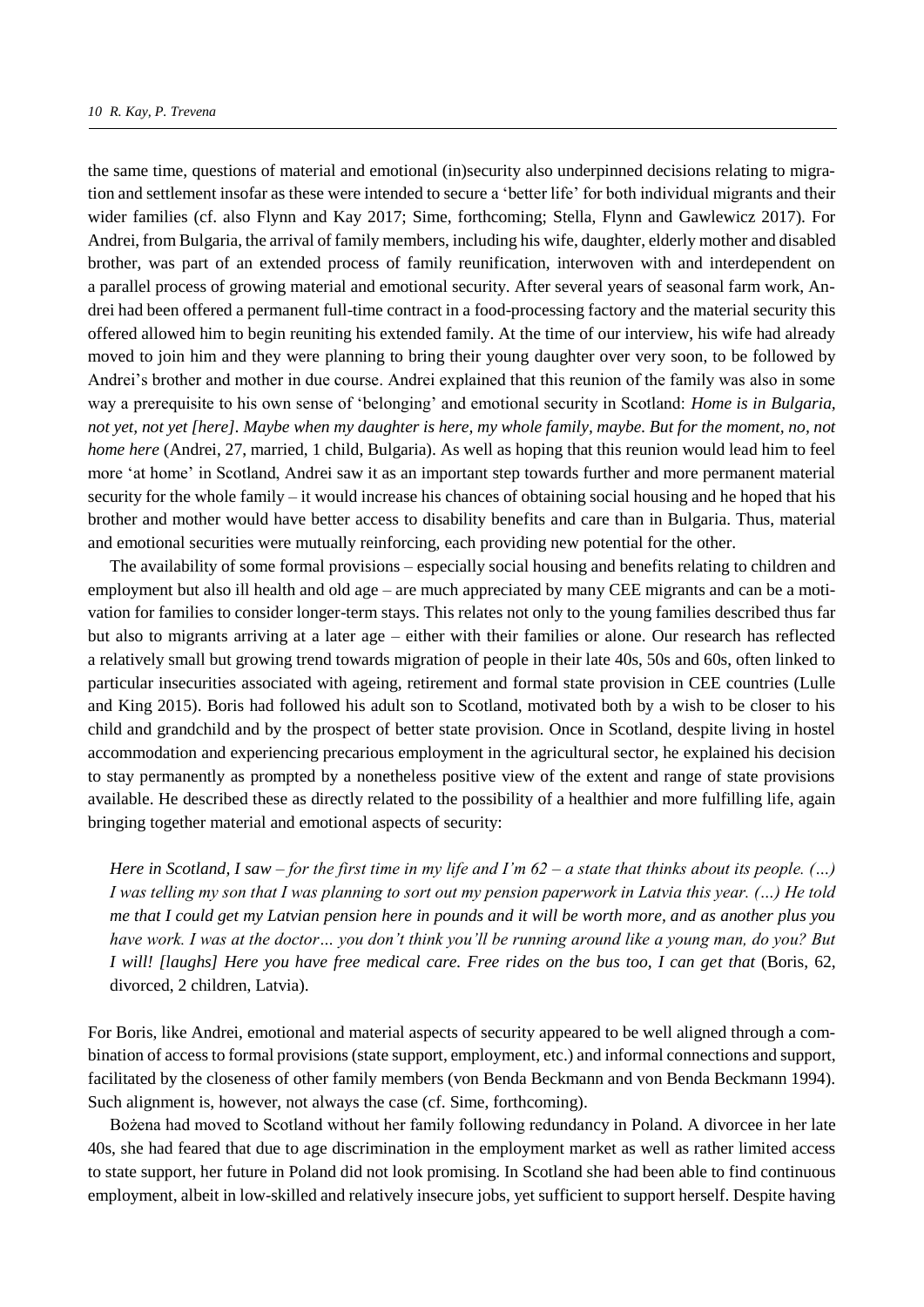gained a relatively strong sense of material security in Scotland, however, Bożena felt that she could not achieve a full sense of emotional security because of living away from her loved ones. Her two adult daughters and their families remained in Poland, whilst her son lived in Germany. She described missing her family terribly and hoped to return to Poland following her retirement *to spend some time with my family. If not now then later. My grandchildren are being born and I'm not there*. In the meantime she planned to stay because, as she put it, *I have to think about my own future* (Bożena, 56, divorced, 3 children, Poland). Thus for Bożena, making longer-term plans was difficult and involved a complex negotiation between her own emotional and material needs and those of her family (cf. Lulle and King 2015: 453).

For Svetlana, negotiations of emotional and material (in)security were also complicated and ambiguous, linked to the differing needs and migration decisions of other family members. Svetlana and her teenage sons had initially moved to Scotland together. However, when her elder son decided to return to Latvia with his wife and young child, Svetlana felt torn between the material security she could provide by remaining in Scotland and a desire for the emotional securities linked to reuniting the family:

*I don't even know how to explain it. (…) On one hand, I want to go back to Latvia, but the main cause of that is that my elder son and his family are there. (…) We've never been split before. Always together. For me, family means a lot: of course, that's the main reason I would go back to Latvia. But considering living standards, and money for my family, I want to stay here. It's easier here for me. It's just that I feel myself putting down roots. I feel calm here* (Svetlana, 44, divorced, 2 children, Latvia).

As well as experiencing tensions between material and emotional aspects of (in)security, Svetlana also saw them in some ways as aligned. The emotional pull to return to her family notwithstanding, she also found that the material stability of her life in a Scottish village and the knowledge of what this provided for family members back in Latvia – thus fulfilling an important family obligation – gave her a sense of calm and a competing feeling of 'rootedness' in Scotland (cf. Stella *et al.*2017).

Svetlana's and Bożena's examples hint at the importance of considering longer temporal perspectives in order to unpack the relationship between material and emotional (in)securities and decisions regarding family migration and settlement. For both women, past insecurities in their countries of origin played an important role in their initial decisions to migrate and their longer-term plans regarding settlement or return. However, the future was also a significant factor in their considerations and, whilst they tried to balance and plan for future emotional and material securities for themselves and their loved ones, decisions about length and permanence of stay remained open-ended (cf. Lulle and King 2015: 459). It is to these temporal aspects of (in)security which we turn in our final section, below.

## **Temporal and transnational aspects of (in)security and the open-endedness of 'settlement'**

Our research reflects well-established understandings of migration and settlement as open-ended processes which emerge over time and for a range of reasons (Piętka-Nykaza and McGhee 2016; Piore 1979). Having arrived in Scotland, often with uncertain longer-term intentions or, in some cases, with a clear idea that their migration was only a short-term solution to insecurities 'back home', many of our participants found that a combination of material and emotional securities prompted them to rethink their stay as a longer-term commitment. This longer-term planning was often linked to processes of wider family migration and reunification. As such, their decisions were influenced by the emotional and material needs and (inter)dependencies of different family members. These were often explicitly compared to past insecurities in their country of origin and interpreted through expectations of a better future in Scotland. As Iza explained: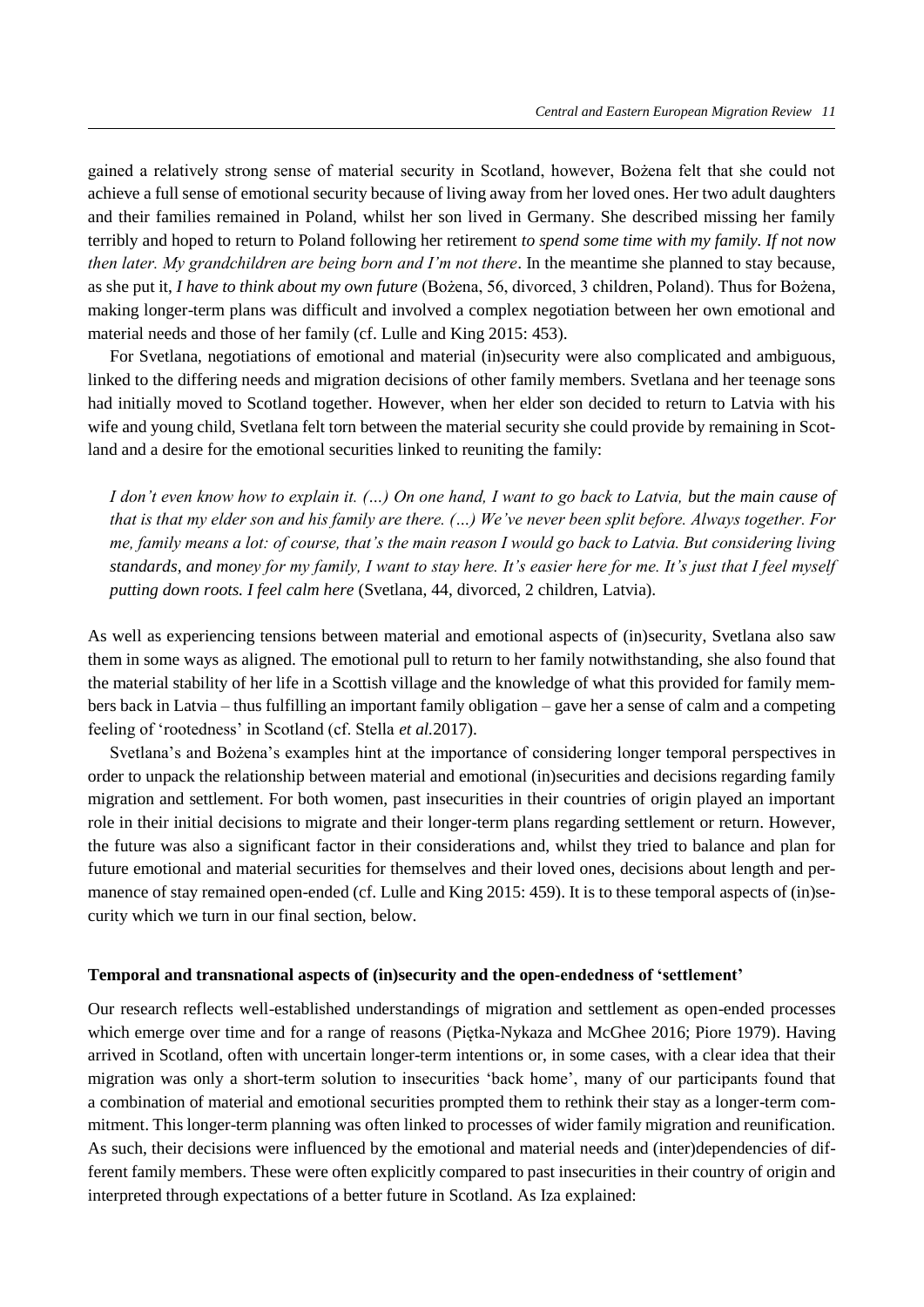*We're definitely staying here longer-term because, first of all I have nothing to go back to in Poland. I haven't got a flat there and my parents wouldn't be able to help… Here I have the comfort… I can afford a flat, a car, I can live normally and earn my keep. I can maintain my child as well and don't have to wonder how I'm going to pay my bills the next day. And I'm afraid that's what I was experiencing in Poland for five years. And I suspect it would be difficult for me to adjust* (Iza, 31, single, 1 child, Poland).

Iza draws our attention both to the material insecurities in Poland that prevent her from returning and to the material securities she has created in Scotland, which motivate her to stay. Although Iza's family (parents and siblings) was split between the two countries, Iza did not doubt that her future and that of her young daughter lay in Scotland. Indeed, as mentioned above, for families with school-age children, longer-term settlement was, in many ways, the 'obvious' choice. Living in Scotland allowed them to provide basic material and emotional security for the whole (young) family, which they did not see as equally possible in their countries of origin.

Meanwhile, decisions around settlement and return for older migrants with adult children were often more complex, shaped not only by past, present and projected future (in)securities of the family as a unit, but also involving the varied and changing needs of independent decision makers within it. The interdependencies and complex decision-making processes which the migration of multiple and varied combinations of family members entailed could also mean that decisions were ultimately made on the basis of what was not possible or what was least undesirable rather than on more positive grounds. Sometimes, it was difficult to decide what was, in fact, least undesirable and some migrants became 'stuck' between various realities and considerations, both positive and negative, material and emotional, unable to make a conscious choice. As Henryk, whose family was split between Glasgow and Poland, explained:

*[M]y situation is quite particular because I'm here alone in practical terms. My daughter's here, and my granddaughter. So part [of the family] is keeping me here. The other part is in Poland and they also absorb me because my wife's there, she's taking care of my mother-in-law. She's 86 years old, she's ill and she simply cannot imagine life without my wife (…). There's also a teenager there, she's 19. She's also very absorbing. And what am I to do, I don't know! I've just left everything to God's will. Of course I think about it, I ponder on it. And it's this way: a flat for free, transport for free, medicine for free and that's good. Barriers: the language, what I'll be doing here, this is terrifying for me (…). If I had some money and knew the language then maybe I could go places, if I had enough money to travel, go sightseeing. And also have family with me. Then I probably wouldn't mope about it. But I don't know how much money I'm going to*  have. (...) So I'm thinking about it but I'm not planning anything (Henryk, 64, married, 3 children, Poland).

As Henryk's case demonstrates, making a 'rational' choice between present and future material and emotional (in)securities can be near impossible. Henryk had spent 10 years in Scotland working towards his retirement. He could not go back to Poland before reaching pensionable age in the UK for financial reasons. In Scotland he had a job and various social entitlements which allowed him to provide for his family and which gave him a sense of material security. At the same time, he spoke about the emotional insecurities caused by living away from his closest family and of not feeling 'at home' in Glasgow. For Henryk and his family, migration had resulted in multiple and intersecting (in)securities. At the time of our interview, Henryk was also looking towards his impending post-retirement future and trying to weigh up his options: should he go back or stay? He felt insecure about his financial situation in Scotland following retirement and this was unsettling. The feeling was strengthened by his dislike of the neighbourhood he lived in and his lack of English. Henryk was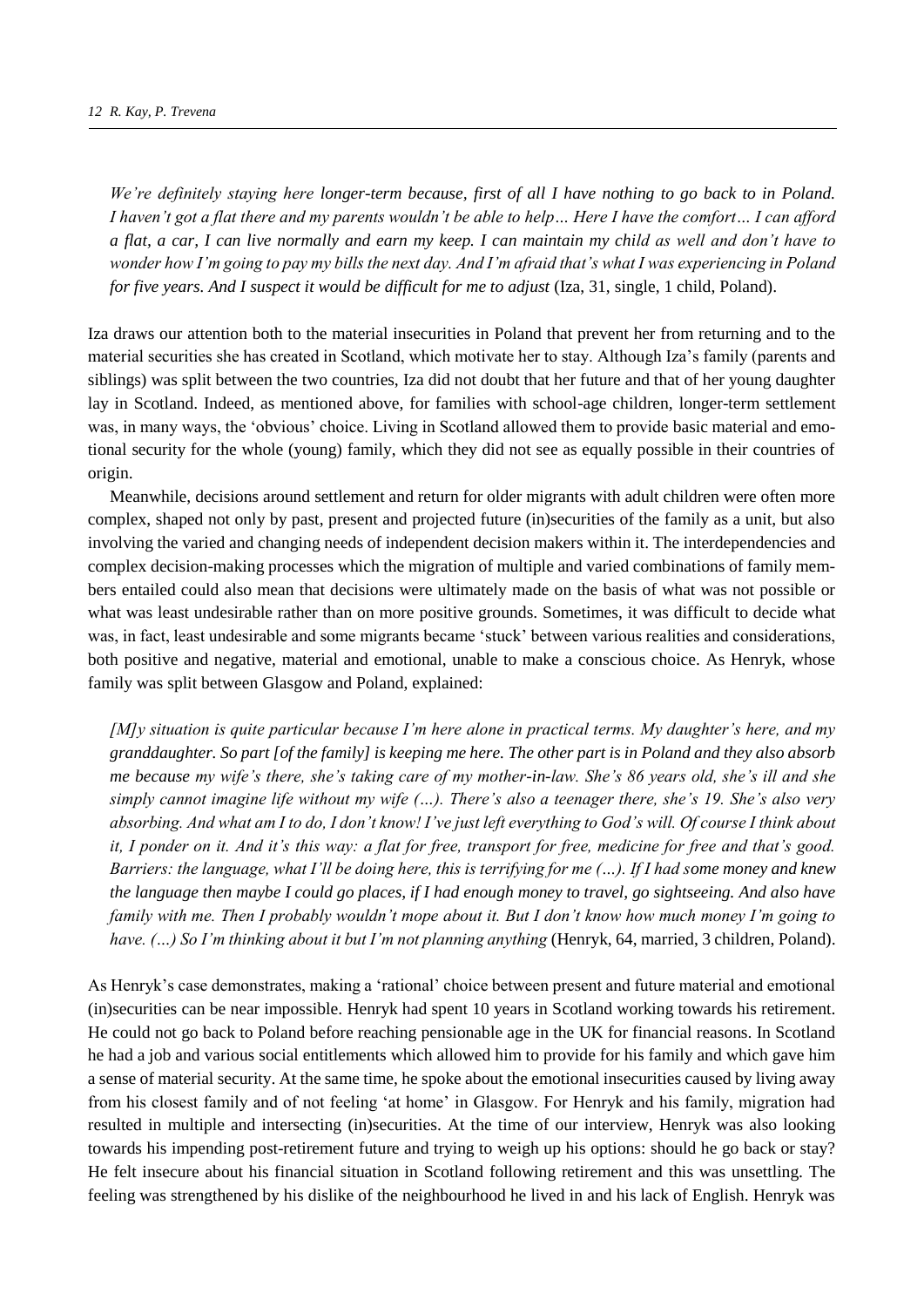therefore 'stuck', unhappy about his personal situation but unable to make a choice between present and future, material and emotional (in)securities. As this example shows, tangled webs of emotional and material interconnections and separations linked to family can make decisions about settlement or return extremely difficult and complicated.

Wider societal, political and legal contexts, which shape both the present and the imagined future, also play an important role in families' (and individuals') decisions regarding migration and settlement. It is not only family relationships, practices and configurations which shape migrants' longer-term plans; external conditions and legal frameworks also impact on both present and future material and emotional (in)securities (cf. Stella *et al.* 2017). In Scotland, a political commitment (at national and local levels) to 'welcoming migrants' as a solution to demographic and economic concerns can lead to policies and practices (for example, the availability of social housing, local integration efforts, etc.)which encourage settlement. At the same time, however, more mixed or negative social attitudes and wider media discourses and political processes can contribute to a sense that migrants' future is out of their own control, creating feelings of uncertainty and insecurity. This was clearly expressed by Boguslawa, who was interviewed at the time of the Scottish Independence Referendum<sup>7</sup> and an increasingly negative portrayal of migrants in the British media:

*I don't know for how long [I will stay here]. At least 5 years, I'm assuming, but I think that if I feel good here, because it all depends on whether I find my feet here, then we'll stay for longer (...). How things will ultimately turn out it's difficult for me to say (…) and this makes me inclined not to make any big plans because I really don't know what will happen next. I don't know what the situation will be like over here because as you can see yourself, the way things are at the moment, the focus of the British Government on immigrants and so on. So if we are no longer welcome here then I don't know if there's any sense in staying here and… well, you don't know what's going to happen, you know, we might leave the EU…* (Boguslawa, 48, married, 2 children, Poland).

## **Conclusions**

As this article has shown, migration and settlement are complex and open-ended processes, all the more so when we consider how they intersect with the negotiation of family relationships and responsibilities, processes of family formation, reunion and/or separation. Drawing on and further contributing to the framework for understanding (in)security originally developed by von Benda-Beckmann and von Benda-Beckmann (1994), we have explored the ways in which multiple material and emotional aspects of social security, which seek to accommodate different family members' needs and aspirations, influence migrants' choices regarding both initial decisions to migrate and the gradual emergence of longer-term stays. Migrants' initial decisions to migrate, linked to opportunities for work and (post-socialist) experiences of employment insecurity and financial instability in their country of origin, appear to prioritise immediate concerns regarding material and financial security, for themselves and for wider family members. However, material security is related not only to the immediate availability of work and earning potential but also to questions regarding children's education, the availability and perceived reliability of state support, particularly for those facing issues relating to poor health, ageing, etc. Here we see the importance of a more open understanding of the temporal aspects of 'social security' and the ways in which these can bring emotional and material concerns together. Aspirations for security in the future, both for the individual and for their other family members, especially children, as well as calculations based on past experiences of (in)security, play an important role and are often experienced and expressed as much in emotional terms of 'anxiety' or 'calm' as they are in relation to specific material or financial circumstances.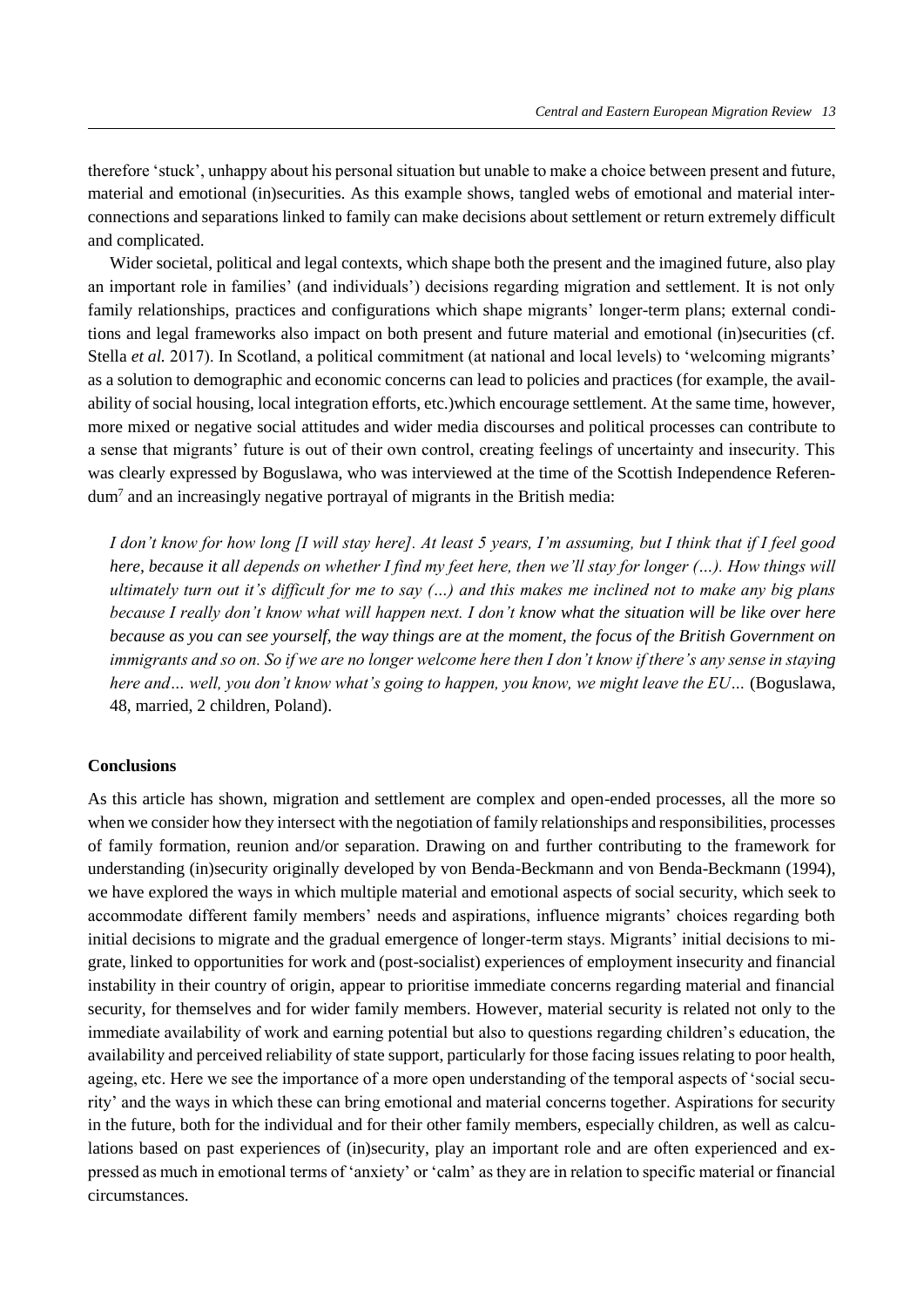As longer-term stays emerged for those already in Scotland, these were often related to decisions to reunite families by bringing over spouses, children and other relatives. For these 'new' migrants the decision to move was motivated not only by the current and future securities, both emotional and material, that other family members had been able to access or produce in Scotland, but also by a sense that family reunion could itself further support and engender such securities. For some, reuniting in Scotland was as much a prerequisite for longer-term stays as *vice versa*. Here, a strong sense of the emotional and material significance of family practices (Morgan 1996) emerged through the experiences and perceptions of our participants. For many, physical proximity was perceived as a prerequisite for the proper performance of family relationships; however, for others, emotional and material obligations to themselves and/or to others could be in tension, prompting a range of decisions and sometimes indecision regarding migration and settlement. On the other hand, longer-term stays could result from new separations: divorce and family breakdown had for some been a catalyst for initial migration and for others a reason to stay, especially if combined with new family formations (new relationships, the birth of children) in Scotland. Re-emphasising the ongoing and open-ended nature of these interrelated processes of making and remaking family, those who had spent time together in Scotland could find themselves separating again if adult children, or others, decided not to stay longer-term. Negotiation of these complex and interdependent emotional and material aspects of both family life and social security mean that decision-making relating to migration and longer-term settlement is highly contingent and open-ended.

Significantly, however, migrant families' lives and the decisions they (can) make are also shaped by external factors over which migrants have little influence – for example legal frameworks. As we have demonstrated in this article, while some constraints in decision-making always exist, families from the EU – as opposed to those from third countries – have enjoyed a high degree of freedom in shaping family life according to their changing circumstances and needs. This raises many questions and uncertainties about their 'post-Brexit' future, with regards not only to their own basic rights to stay and work in the UK but also to freedom of movement for the (extended) family. How will the new legal frameworks impact on the family life and migration decisions of EU citizens living in Britain? At the time of writing, decisions on the conditions of stay and travel for EU citizens living in the UK (and their families abroad) have not yet been taken. Nonetheless, as indicated in Boguslawa's example above, the temporal aspects of (in)security can give very tangible present-day meaning to such future uncertainties.

#### **Acknowledgements**

We are grateful to our colleagues in the SSAMIS project team: Moya Flynn (University of Glasgow), Sergei Shubin (Swansea University), Holly Porteous (Swansea University), and Claire Needler (Swansea University). The underlying data are available from the UK data archive DOI: http://dx.doi.org/10.5255/UKDA-SN-852584. For further information on the project, see www.glasgow.ac.uk/research/az/gramnet/research/ssamis.

## **Funding**

This work was supported by the UK Economic and Social Research Council (November 2013 – November 2018, ESRC ref: ES/J007374/1).

### **Conflict of interest statement**

No potential conflict of interest was reported by the authors.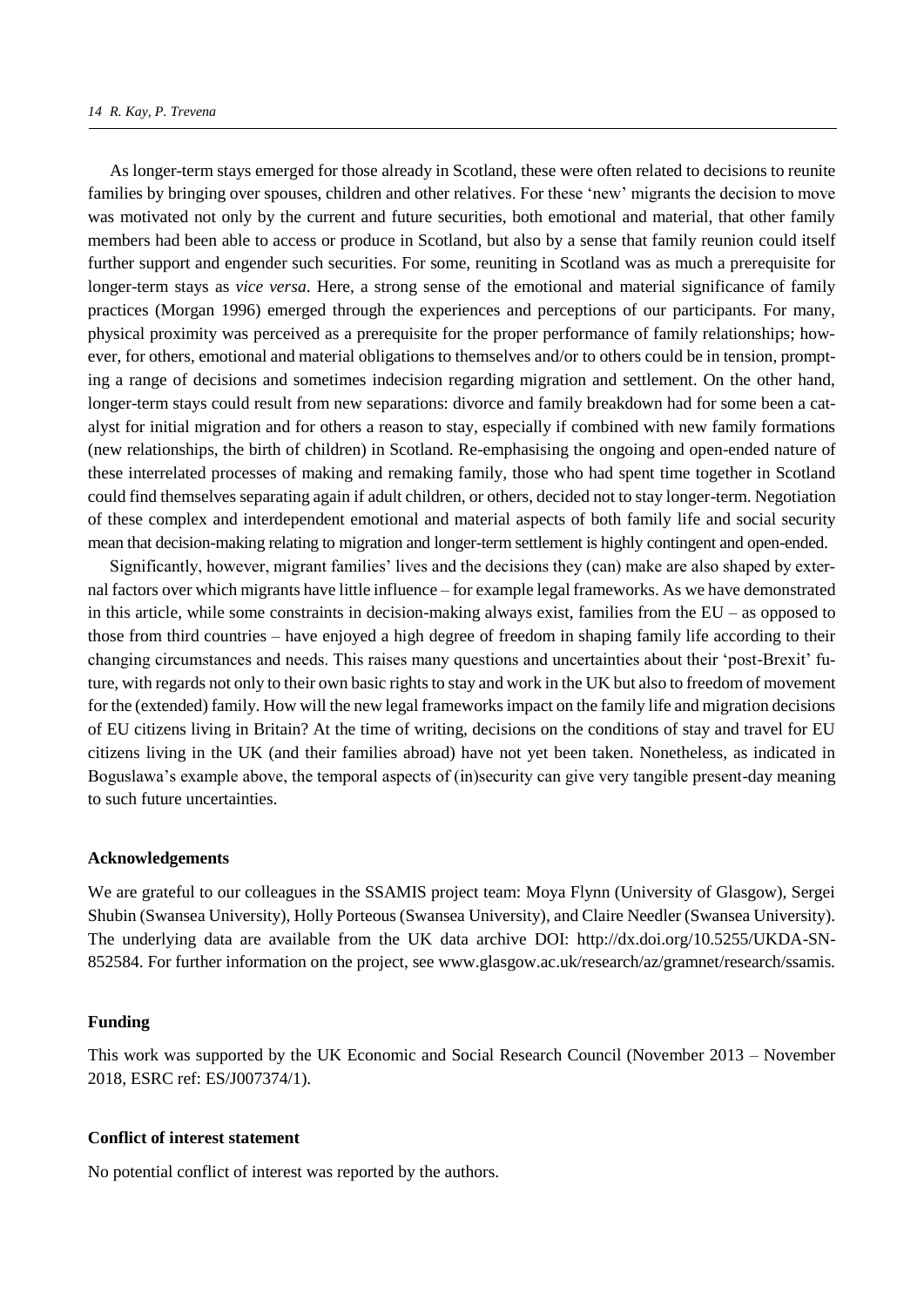## **Notes**

<sup>1</sup> In May 2004, eight CEE countries ('A8') joined the EU: the Czech Republic, Estonia, Hungary, Latvia, Lithuania, Poland, Slovakia and Slovenia. The UK fully opened its labour market to A8 nationals but introduced a seven-year transition period during which A8 workers had to register with the Workers Registration Scheme and gained welfare entitlements only after 12 months of continuous employment. In January 2007, the 'A2' countries of Bulgaria and Romania joined the EU. Their access to the UK labour market was initially more restricted. In December 2013 they gained the same rights and entitlements as other EU nationals. At the time of writing this paper, EU nationals had unrestricted access to the UK labour market but somewhat restricted access to welfare – having to fulfil additional requirements such as passing the 'habitual residency test' when applying for certain benefits (Kennedy 2015).

<sup>2</sup> 'Brexit' is a term commonly used for the referendum on the UK's membership in the European Union (EU) which took place on 23 June 2016. The overall result was a 'leave' vote and the UK is currently taking steps to enact the process of formally leaving the EU. Notably, while the majority of people living in England and Wales voted in favour of leaving the EU, the majority of people in Scotland and Northern Ireland voted to remain.

<sup>3</sup> CEE nationals from non-EU countries ('non-EEA nationals') are subject to UK immigration control and have limited access to the labour market. In most cases they (and their families) need to apply for a visa to enter and/or work in the UK. Access to welfare depends on individual immigration status and circumstances (e.g. whether they have indefinite or limited leave to remain in the UK) but most non-EEA nationals have no recourse to public funds (Kennedy 2015).

<sup>4</sup> Many of our Latvian participants were native Russian-speakers, reflecting the high percentage of ethnic Russians and Russian-speakers within the Latvian population and amongst migrants from Latvia to Scotland.

<sup>5</sup> Where interviews were conducted in English, citations in the text are verbatim and reflect the differing levels of fluency amongst participants. Citations from interviews in Polish, Russian or Lithuanian have been translated to retain the fluency of the participants' speech in their native language.

<sup>6</sup> All names used in this article are pseudonyms to protect participants' identity.

<sup>7</sup> On 18 September 2014, Scotland held an independence referendum. People living in Scotland (British citizens aged 16+ resident in Scotland, as well as Commonwealth and EU citizens who had been resident in Scotland for at least 12 months) were asked whether Scotland should be independent of the UK. The result was a 'no' vote. Ironically, although several of our participants feared that an independent Scotland would be forced to leave the EU, it was, in fact, the subsequent Brexit referendum in June 2016 which led to this outcome for the UK as a whole.

## **References**

Bailey A., Boyle P. (2004). Untying and Retying Family Migration in the New Europe. *Journal of Ethnic and Migration Studies* 30(2): 229–241.

Carsten J. (2004). *After Kinship*. Cambridge: Cambridge University Press.

Constable N. (2004). *Cross-Border Marriages: Gender and Mobility in Transnational Asia*. Philadelphia: University of Pennsylvania Press.

Drinkwater S., Eade J., Garapich M. (2006). *Poles Apart? EU Enlargement and the Labour Market Outcomes of Immigrants in the UK.* IZA Discussion Paper No. 2410. Bonn: Institute of Labor Economics.

Finch J. (2007). Displaying Families. *Sociology* 41(1): 65–81.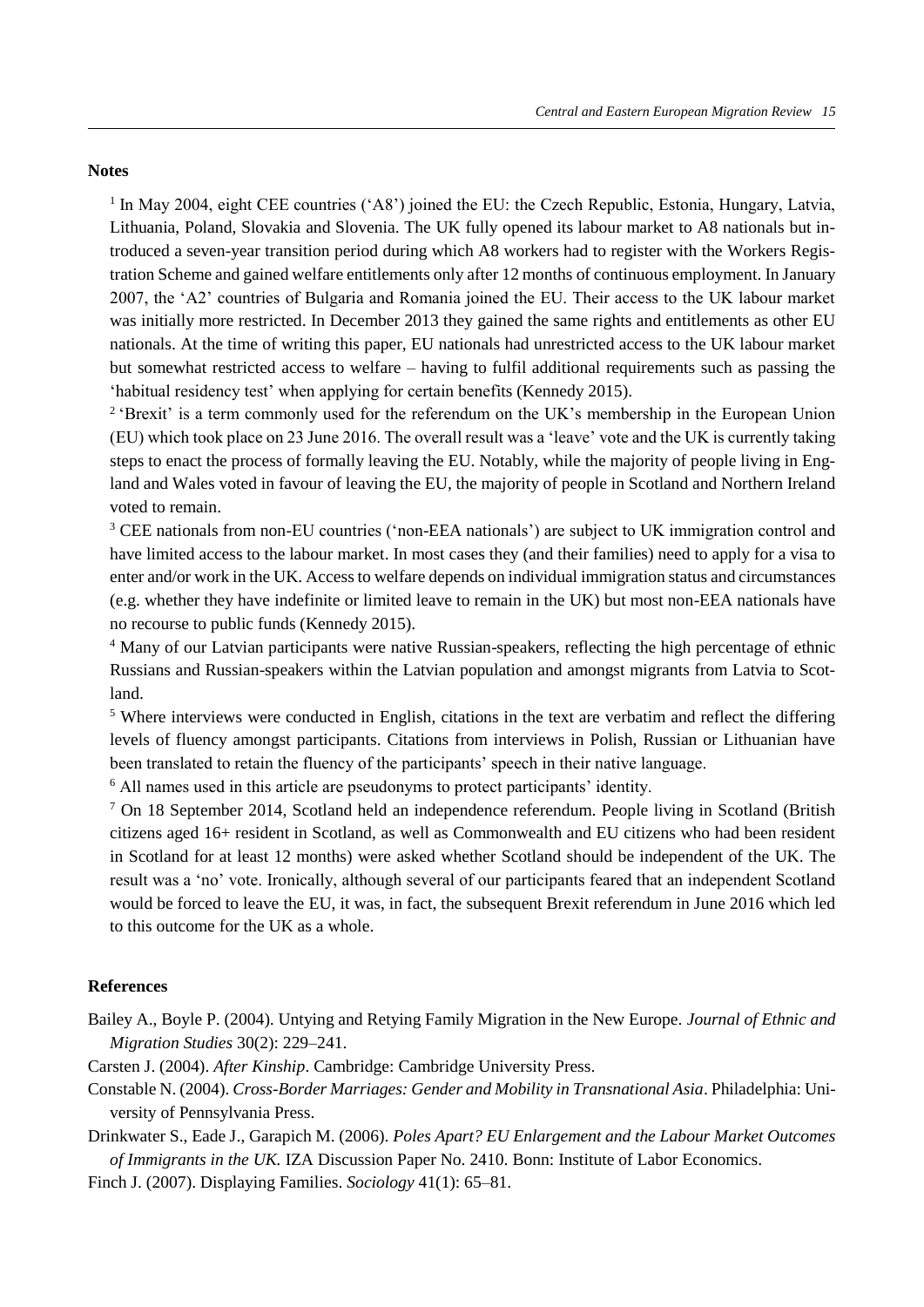Finch J., Mason J. (1993). *Negotiating Family Responsibilities*. London: Routledge.

- Flynn M., Kay R. (2017). Migrants' Experiences of Material and Emotional Security in Rural Scotland: Implications for Longer-Term Settlement. *Journal of Rural Studies* 52(1): 56–65.
- Heath S., McGhee D., Trevena P. (2011). Lost in Transnationalism: Unraveling the Conceptualisation of Families and Personal Life Through a Transnational Gaze. *Sociological Research Online* 16(4): 1–12.
- Home Office (2009). *Accession Monitoring Report. May 2004–March 2009. A8 Countries*. London: Home Office.
- Kay R. (2012). Managing Everyday (In)Securities: Normative Values, Emotional Security and Symbolic Recognition in the Lives of Russian Rural Elders. *Journal of Rural Studies* 28(2): 63–71.
- Kennedy S. (2015). *People From Abroad: What Benefits Can They Claim?* House of Commons Library Briefing Paper 06847. London: House of Commons Library.
- Kofman E. (2004). Family-Related Migration: A Critical Review of European Studies. *Journal of Ethnic and Migration Studies* 30(2): 243–262.
- Krausova A., Vargas-Silva C. (2013). *Scotland: Census Profile*. COMPAS Migration Observatory Briefing. Oxford: University of Oxford.
- Lulle A., King R. (2015). Ageing Well: The Time–Spaces of Possibility for Older Female Latvian Migrants in the UK. *Social and Cultural Geography* 17(3): 444–462.
- McGhee D., Heath S., Trevena P. (2012). Dignity, Happiness and Being Able to Live a 'Normal Life' in the UK: An Examination of Post-Accession Polish Migrants' Autobiographical Transnational Fields. *Social Identities* 18(6): 711–727.
- McGhee D., Heath S., Trevena P. (2013). Competing Obligations and the Maintenance of Physical Co-Presence: The Impact of Migration and Structural Constraints on Post-Accession Polish Families in the UK. *Families, Relationships and Society* 2(2): 229–245.
- Mai N., King R. (2009). Love, Sexuality and Migration: Mapping the Issue(s). *Mobilities* 4(3): 295–307.
- Morgan D. (1996). *Family Connections*. Cambridge: Polity Press.
- Moskal, M. (2010). Polish Migrant Children's Experiences of Schooling and Home-School Relations in Scotland. *CES Briefing* No. 54, Edinburgh: Centre for Educational Sociology, University of Edinburgh.
- ONS (Office for National Statistics) (2014). *Statistical Bulletin: Population by Country of Birth and Nationality Report.* London: Office for National Statistics. Online: http://www.ons.gov.uk/ons/dcp171776\_375449.pdf (accessed: 2 September 2014).
- Parreñas R. (2005). *Children of Global Migration: Transnational Families and Gendered Woes.* Stanford: Stanford University Press.
- Piętka-Nykaza E., McGhee D. (2016). EU Post-Accession Polish Migrants' Trajectories and Their Settlement Practices in Scotland. *Journal of Ethnic and Migration Studies* 43(9): 1417–1433.
- Piore M. (1979). *Birds of Passage: Migrant Labour and Industrial Societies*. Cambridge: Cambridge University Press.
- Pollard N., Latorre M., Sriskandarajah D. (2008). *Floodgates or Turnstiles? Post-EU Enlargement Migration Flows To (and From) the UK*. London: Institute for Public Policy Research. Online: http://www.ippr.org/pu blications/floodgates-or-turnstilespost-eu-enlargement-migration-flows-to-and-from-the-uk (accessed: 10 February 2017).Ryan L. (2011). Transnational Relations: Family Migration Among Recent Polish Migrants in London. *International Migration* 49(2): 80–103.
- Ryan L., Sales R. (2011). Family Migration: The Role of Children and Education in Family Decision-Making Strategies of Polish Migrants in London. *International Migration* 51(2): 90–103.
- Ryan L., Sales R., Tilki M., Siara B. (2009). Family Strategies and Transnational Migration: Recent Polish Migrants in London. *Journal of Ethnic and Migration Studies* 35(1): 61–77.